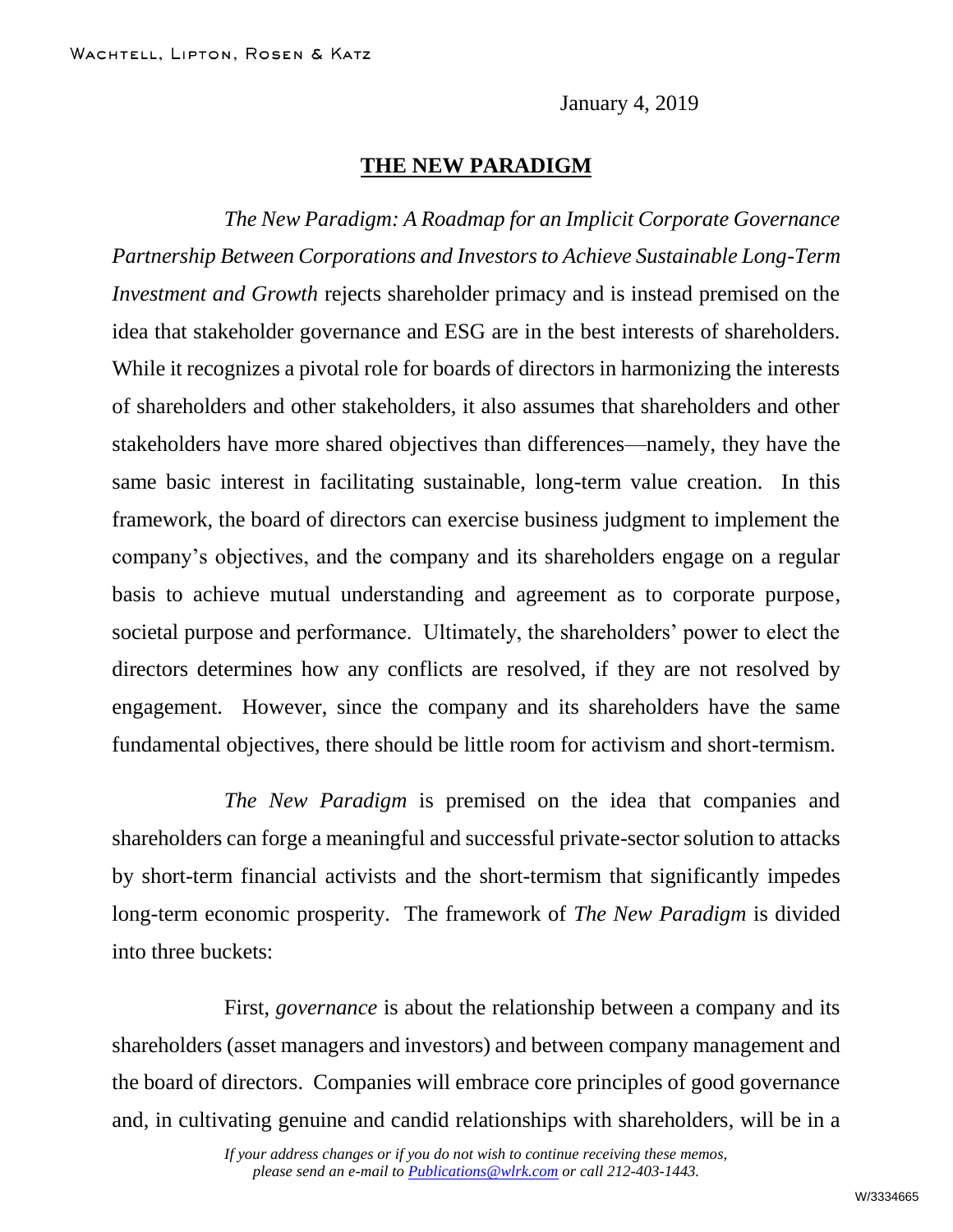position to demonstrate that they have engaged, thoughtful boards overseeing reasonable, long-term business strategies.

Second, *engagement* is the exchange of information and requests between a company and its shareholders. Engagement is dialogue, not dictates from either side. Engagement connotes expectations around a two-way commitment between companies and shareholders to proactively engage with each other on issues and concerns that affect the company's long-term value, and provide each other with the access necessary to cultivate long-term relationships. Companies commit to being responsive to the issues and concerns of shareholders, while shareholders will proactively communicate their preferences and expectations.

Third, *stewardship* is the relationship between shareholders (asset managers and investors) and a company. Stewardship reflects a commitment on the part of asset managers and investors to be accountable to the beneficial owners whose money they invest, and to use their power as shareholders to foster sustainable, long-term value creation. In embracing stewardship principles, asset managers and investors will develop an understanding of a company's governance and long-term business strategy, and commit to constructive dialogue as the primary means for addressing subpar strategies or operations.

In this framework, if a company, its board of directors and its CEO and management team are diligently pursuing well-conceived strategies that were developed with the participation of independent, competent and engaged directors, and its operations are in the hands of competent executives, asset managers and investors will support the company and refuse to support short-term financial activists seeking to force short-term value enhancements without regard to long-term value implications.

-2-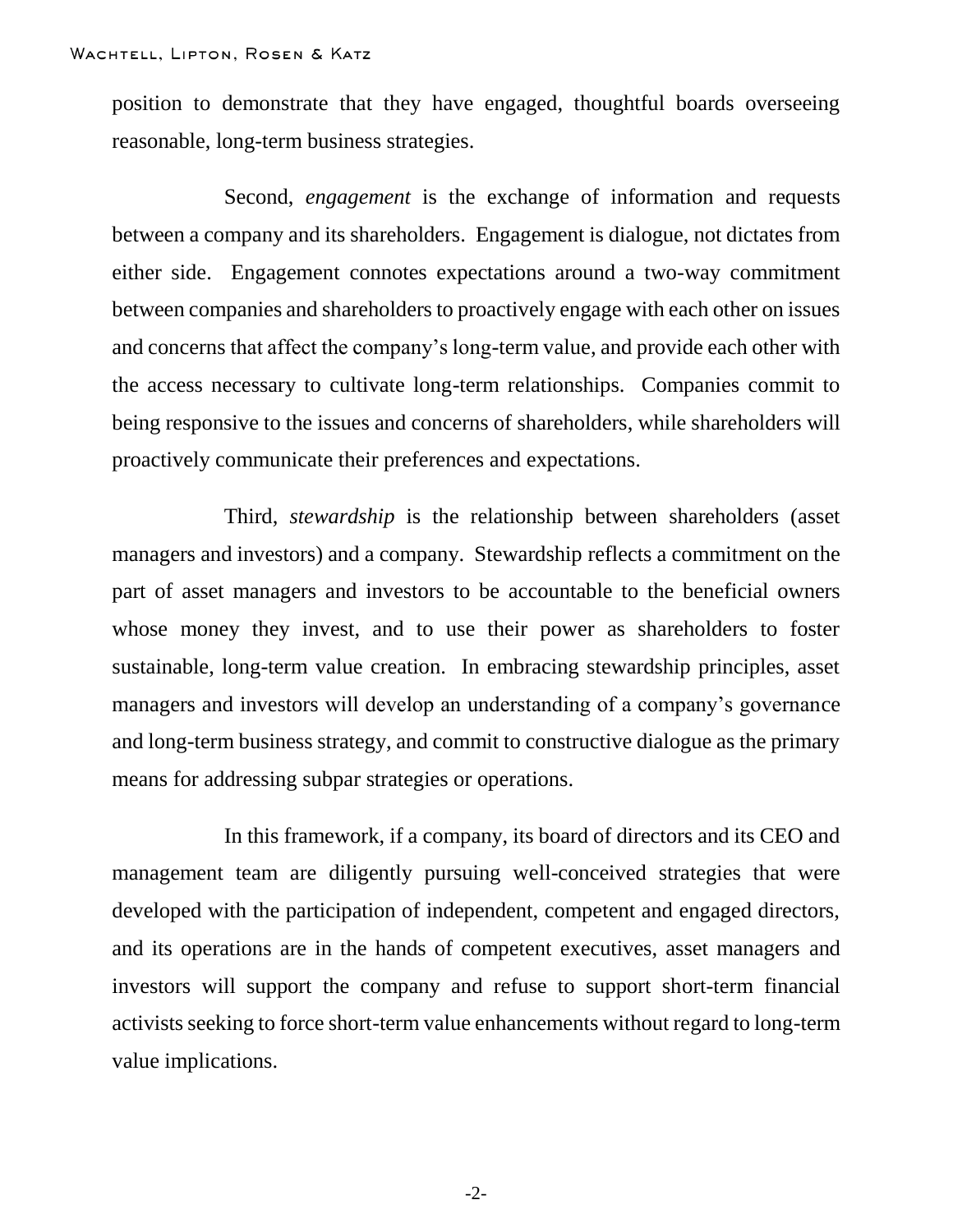Companies, asset managers and institutional investors that embrace *The New Paradigm* should endorse the efforts of the [Investor Stewardship Group,](https://isgframework.org/) [Focusing Capital on the Long Term Global,](https://www.fcltglobal.org/) the [Coalition for Inclusive Capitalism](https://www.inc-cap.com/) and similar organizations, to promote governance, stewardship and engagement principles consistent with *The New Paradigm*.

## **Governance**

## *Purpose and Strategy.* **The board of directors and senior management should jointly articulate the company's purpose and oversee its long-term strategy, ensuring that the company pursues sustainable long-term value creation.**

- The board of directors should oversee the company's business strategies to achieve long-term value creation, including by having meaningful input over the company's capital allocation process and strategy.
- The board should help the company articulate its purpose and the ways in which it aims to make a positive contribution to society, recognizing that there are various stakeholders including employees, customers, communities and the economy and society as a whole.
- The board of directors should go beyond a "review and concur" role to ensure that it understands the strategic assumptions, uncertainties, judgments and alternatives that underpin the company's long-term strategy.

## *Management and Oversight.* **The board of directors is responsible for overseeing the management of the company, monitoring company performance and preparing for senior management succession.**

- The board of directors sets the "tone at the top" to cultivate an ethical culture and demonstrate the company's commitment to integrity and legal compliance. In setting the right tone, transparency, consistency and communication are key—the board's vision for the company should be communicated effectively throughout the organization and to the investing public. Companies should have in place mechanisms for employees to seek guidance and alert management and the board of directors about potential or actual misconduct without fear of retribution.
- The board of directors should periodically review the company's bylaws, governance guidelines and committee charters and tailor them to promote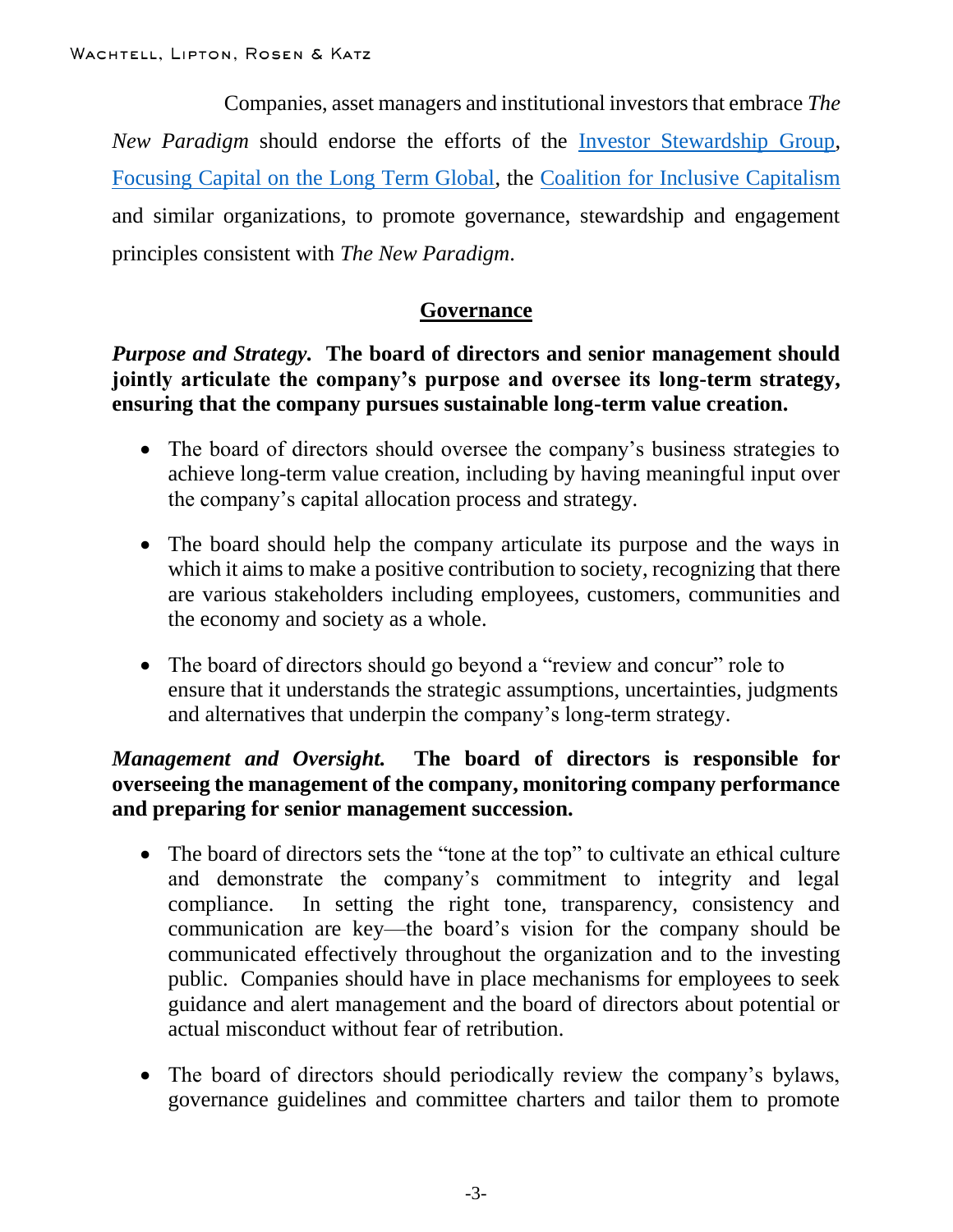effective board functioning. The board of directors should be aware of the governance expectations of shareholders who hold a meaningful stake in the company, and should take those expectations into account in periodic reviews of the company's governance principles. Boards of directors of companies that currently have dual or multiple class share structures should review these structures on a regular basis and, where warranted, establish mechanisms to end or phase out non-economic controlling structures at the appropriate time, taking into account the stage of the company's development and all other relevant factors.

- The board of directors has two key roles with respect to management: oversight of management and partnership with management. The board of directors should work to foster open, ongoing dialogue between members of the board and management. This dialogue requires directors to have access to senior management outside of board meetings. Management has an obligation to provide information to directors, and directors should seek clarification and amplification where necessary. Deep understanding of a company's business cannot be gained or maintained solely in board meetings. At the core, every director should understand how the company makes a profit and fulfills its purpose, and the threats and opportunities it faces.
- The board of directors and senior management should jointly determine the company's reasonable risk appetite, oversee implementation of standards for managing risk and foster a culture of risk-aware decision-making. In fulfilling its risk management function, the board's role is one of informed oversight rather than direct management of risk. The board of directors should consider significant risks to the company, including technological disruption, cybersecurity and reputational risks. The board should not be reflexively risk averse; the board should seek appropriate calibration of risk to benefit the long-term interests of the company.
- Even with effective risk management, crises will emerge and test the board of directors, with potential situations ranging from the unexpected departure of the CEO to risk management failures and major disasters. Each crisis is different, but in most instances when a crisis arises, directors are best advised to manage through it as a collegial body, working in unison with the CEO and senior management team (unless the crisis relates directly to the CEO and/or management team). Once a crisis starts to unfold, the board of directors needs to be proactive and provide careful guidance and leadership in steering the company through the crisis. If there is credible evidence of a violation of law or corporate policy, the allegation should be investigated and appropriate responsive actions should be taken. The board of directors, however, should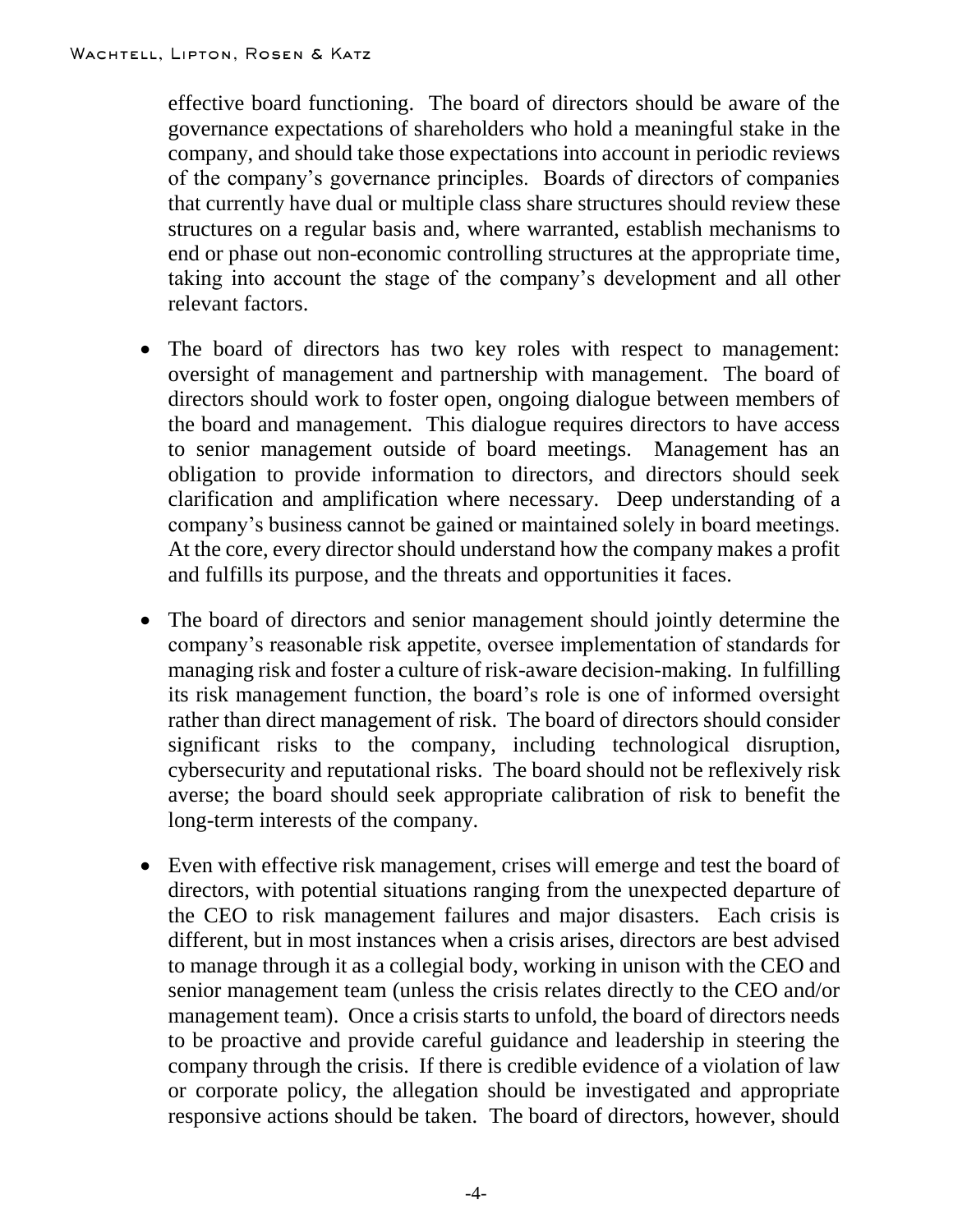be mindful not to overreact, including by reflexively displacing management or ceding control to outside lawyers, accountants and other outside consultants.

- The board of directors should maintain a close, truly collegial relationship with the CEO and senior management that facilitates frank and vigorous discussion and enhances the board's role as strategic partner and evaluator. The board of directors should monitor the performance of the CEO and senior management.
- The board of directors and senior management should maintain a succession plan for the CEO and other key members of management, and oversee the cultivation of a pipeline that develops candidates with the requisite skills, expertise, diversity of backgrounds and perspectives, and other considerations. The board of directors should prioritize succession planning by addressing it on a regular rather than reactive basis, including having an emergency plan in the event of an unexpected CEO departure or disability. Direct exposure to employees is critical to the evaluation of the company's senior management. This is especially important in the current environment in which it is typical for the CEO to be the only management person with a seat at the board table.
- Companies should frame required quarterly reporting in the broader context of their long-term strategy and use quarterly reporting to address progress toward long-term plans. Companies should not feel obligated to provide earnings guidance.
- The board of directors should carefully consider extraordinary transactions and receive the information and take the time necessary to make an informed and reasoned decision. The board of directors should take center stage in a transaction that creates a real or perceived conflict of interest between shareholders and management, including activist situations. It may be desirable for the board of directors to retain experienced outside advisors to assist with major transactions, particularly where there are complicated financial, legal, integration, culture or other issues or where it is useful for the board of directors to obtain independent objective outside guidance. However, the board should be careful not to create unnecessary divisions through the use of special committees with their own separate advisors when there is no legal requirement for a special committee.

# *Quality and Composition of Board of Directors.* **Directors should have integrity, competence and collegiality, devote the significant time and attention necessary**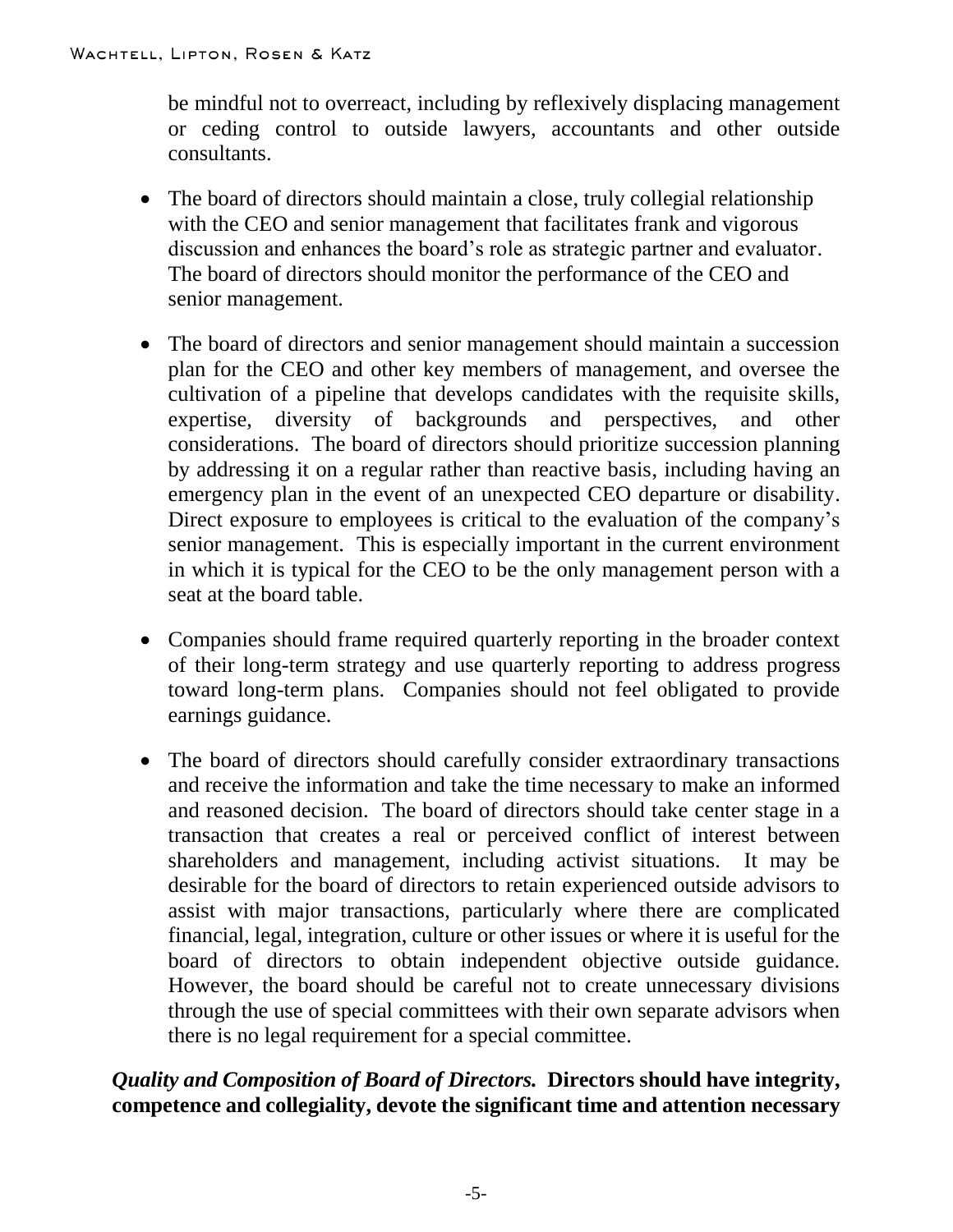**to fulfill their duties and represent the interests of shareholders and other stakeholders. The board of directors as a whole should include diverse backgrounds, experiences and expertise that are tailored to the company's needs.** 

- Every director should have integrity, strong character, sound judgment, an objective mind, collegiality, competence and the ability to represent the interests of shareholders and other stakeholders. After competency and integrity, the next most important (yet often underemphasized) consideration is collegiality.
- When filling vacancies, directors should take a long-term strategic view focused not merely on filling immediate vacancies on an ad hoc basis, but on constructing a well-rounded board that works well together and is bonded together by mutual trust and respect. The quality of team dynamics may have a significantly greater impact on firm performance than the sum of individual director contributions.
- The composition of a board should reflect a complementary diversity of thought, background, skills, experiences and tenures. The board of directors should develop a system for identifying diverse candidates, including women and minority candidates, and for effectively integrating new members into the board dynamic.
- A substantial majority of the board of directors should be independent. The board of directors should consider all relevant facts and circumstances when evaluating independence. Long-standing board service should not, by itself, disqualify a director from being considered independent.
- The board of directors should have an independent board leader. The board of directors should decide, based on the circumstances, whether to have separate or combined chair and CEO roles. The board of directors should explain its decision to shareholders, and, if the roles are combined, should appoint a strong lead independent director. The lead independent director should serve as a liaison between the chairman of the board and the independent directors, preside over executive sessions, call meetings of the independent directors when necessary, guide the board's self-assessment or evaluation process, and guide consideration of CEO and senior management compensation and succession.
- The size of the board of directors will depend on the nature, size and complexity of the company and its state of development. In general, the board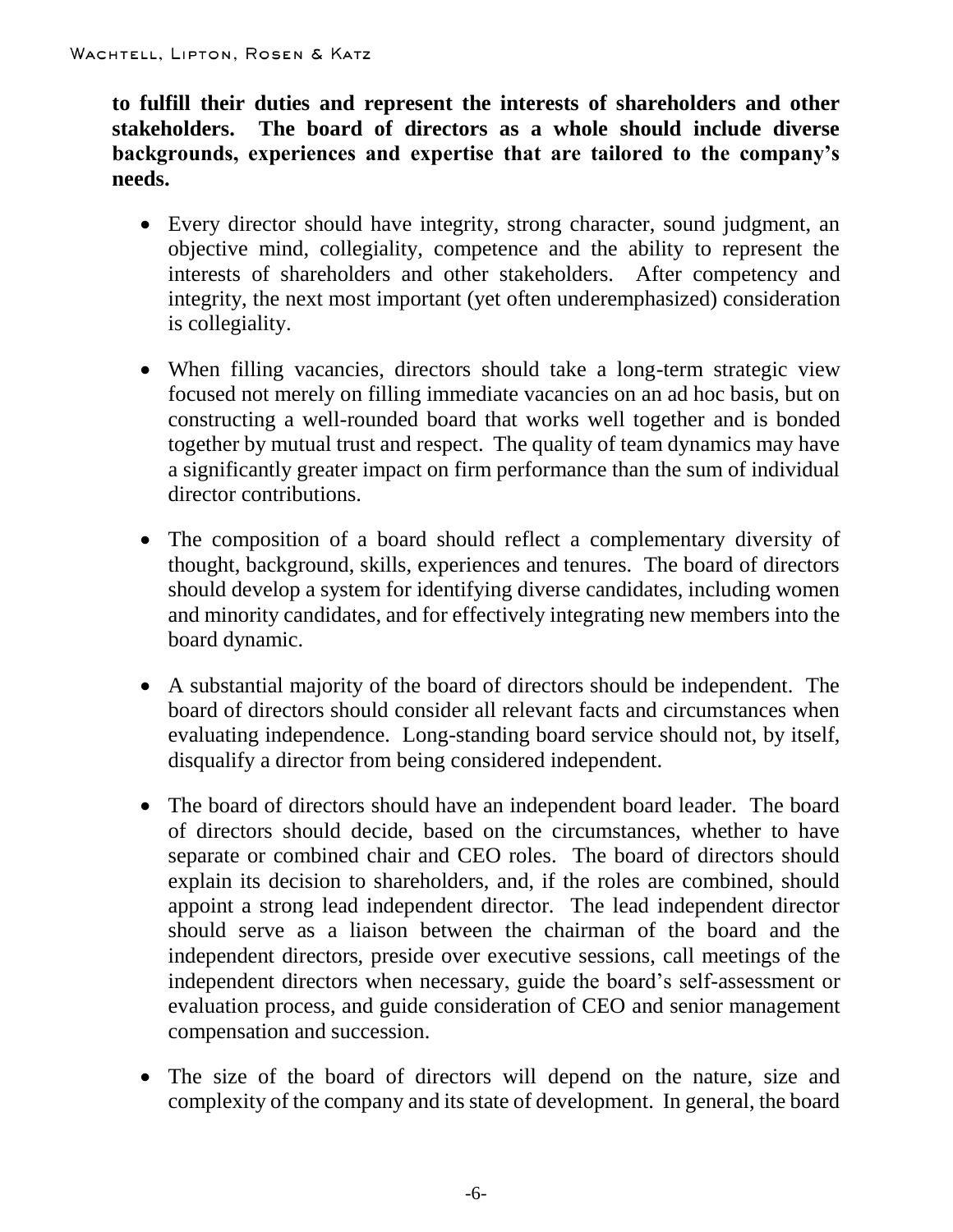of directors should be large enough to include a diversity of perspectives and as small as practicable to promote open dialogue.

- Companies should consider limitations on the number of other boards of directors on which a director sits to ensure a director's ability to dedicate sufficient time to the increasingly complex and time-consuming matters that the board of directors and committees are expected to oversee.
- The composition of a board of directors should reflect a range of tenures. The board of directors should consider whether policies such as a mandatory retirement age or term limits are appropriate, but board refreshment should be tempered with the understanding that age and experience can bring wisdom, judgment and knowledge. Substantive director evaluation and re-nomination decisions will serve better than arbitrary policies.
- Directors should spend the time needed and meet as frequently as necessary to discharge their responsibilities and should endeavor to attend all board and committee meetings, as well as the annual meeting of shareholders. The full board of directors should have input into the board agenda.
- Time for an executive session without the CEO or other members of management should be on the agenda for each regular board meeting.
- Confidentiality is essential for an effective board process and for the protection of the company, and director confidentiality is not inconsistent with engagement pursuant to *The New Paradigm*. Directors should respect the confidentiality of all discussions that take place in the boardroom. Moreover, directors generally owe a broad legal duty of confidentiality to the company with respect to information they learn about the company in the course of their duties.
- The board of directors should have a well-developed committee structure with clearly understood responsibilities. Decisions about committee membership should be made by the full board based on recommendations from the nominating and governance committee. Committees should meet all applicable independence and other requirements. Committees should keep the full board of directors and management apprised of significant actions.
- Companies should conduct a robust orientation for new directors and all directors should be continually educated on the company and its industry. New board members should receive extensive education about the company's business, purpose and strategy. That process should include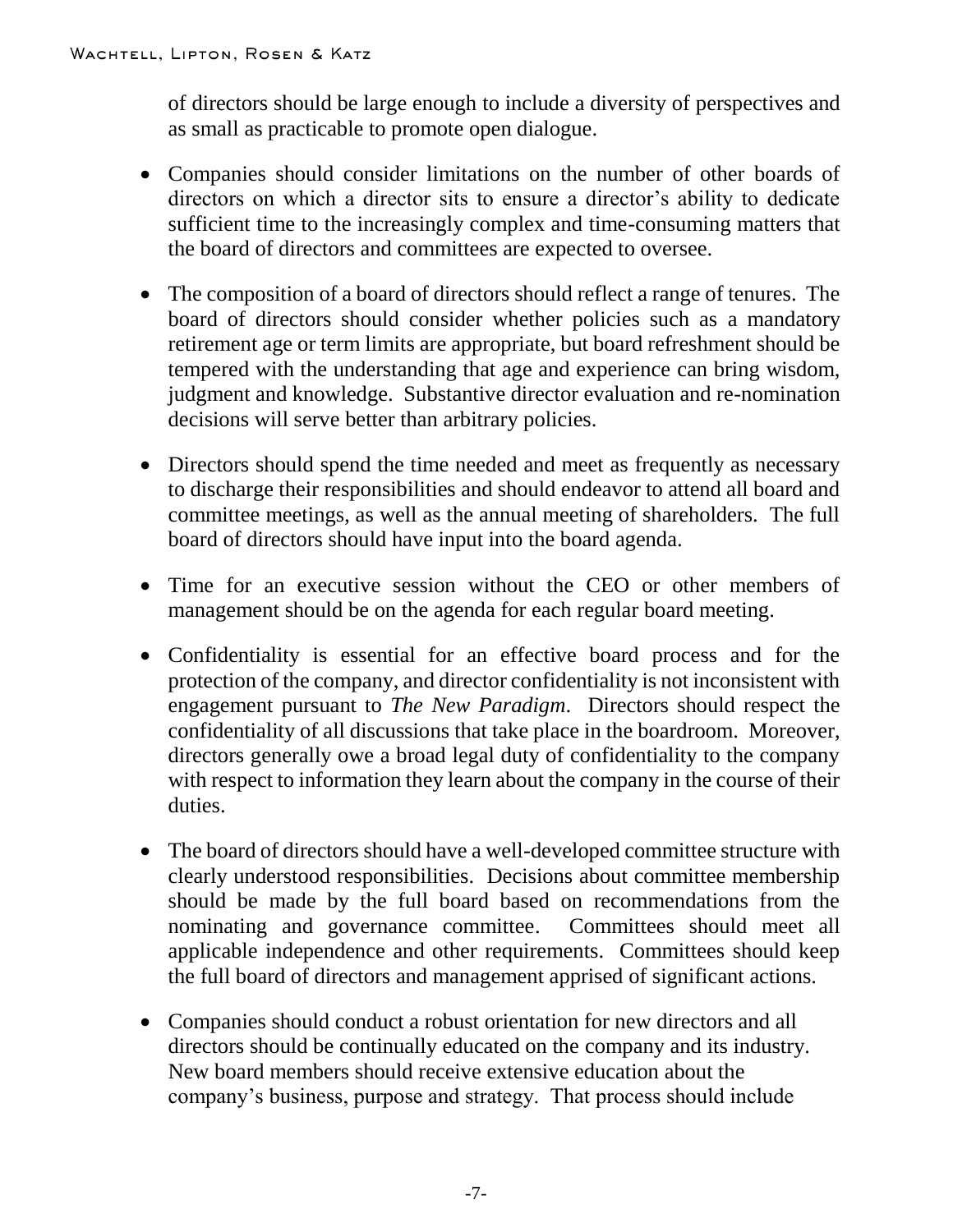sessions with the CEO, other directors, members of senior management and, in appropriate cases, major shareholders.

- Companies may find it useful to have an annual two- to three-day board retreat with senior executives to conduct a full review of strategy and longrange plans. Companies should also provide directors with regular tutorials and site visits as part of expanded director education, and external experts, such as independent counsel or other consultants, in appropriate circumstances to assure that in overseeing complicated, multi-industry and new-technology businesses and strategies, the directors have the information and expertise they need. Companies and boards may also find it useful for directors to have access to the workforce.
- The board of directors and CEO should together determine the information the board should receive and periodically reassess the board's information needs. The key is to provide useful and timely information without overloading the board.
- The board of directors should evaluate the performance of individual directors, the full board of directors and board committees on a continuing basis. Evaluations should be substantive exercises. Evaluations should be led by the non-executive chair, lead independent director or appropriate committee chair, and externally facilitated evaluations may be appropriate from time to time.
- In an uncontested election, directors should be elected by a majority of the votes cast "for" and "against/withhold" (abstentions and non-votes should not be counted) for terms consistent with long-term value creation. Boards of directors should adopt a resignation policy under which a director who does not receive a majority vote in an uncontested election should tender his or her resignation for consideration by the board of directors.
- Investors who own a meaningful stake in the company and have owned such stake for a sufficient period of time should have a meaningful opportunity to recommend director candidates for nomination by the nominating and governance committee to appear on the management ballot.

*Compensation.* **Executive and director compensation should be designed to align with the long-term strategy of the company and incentivize the generation of long-term value, while dis-incentivizing the pursuit of short-term results at the expense of long-term results.**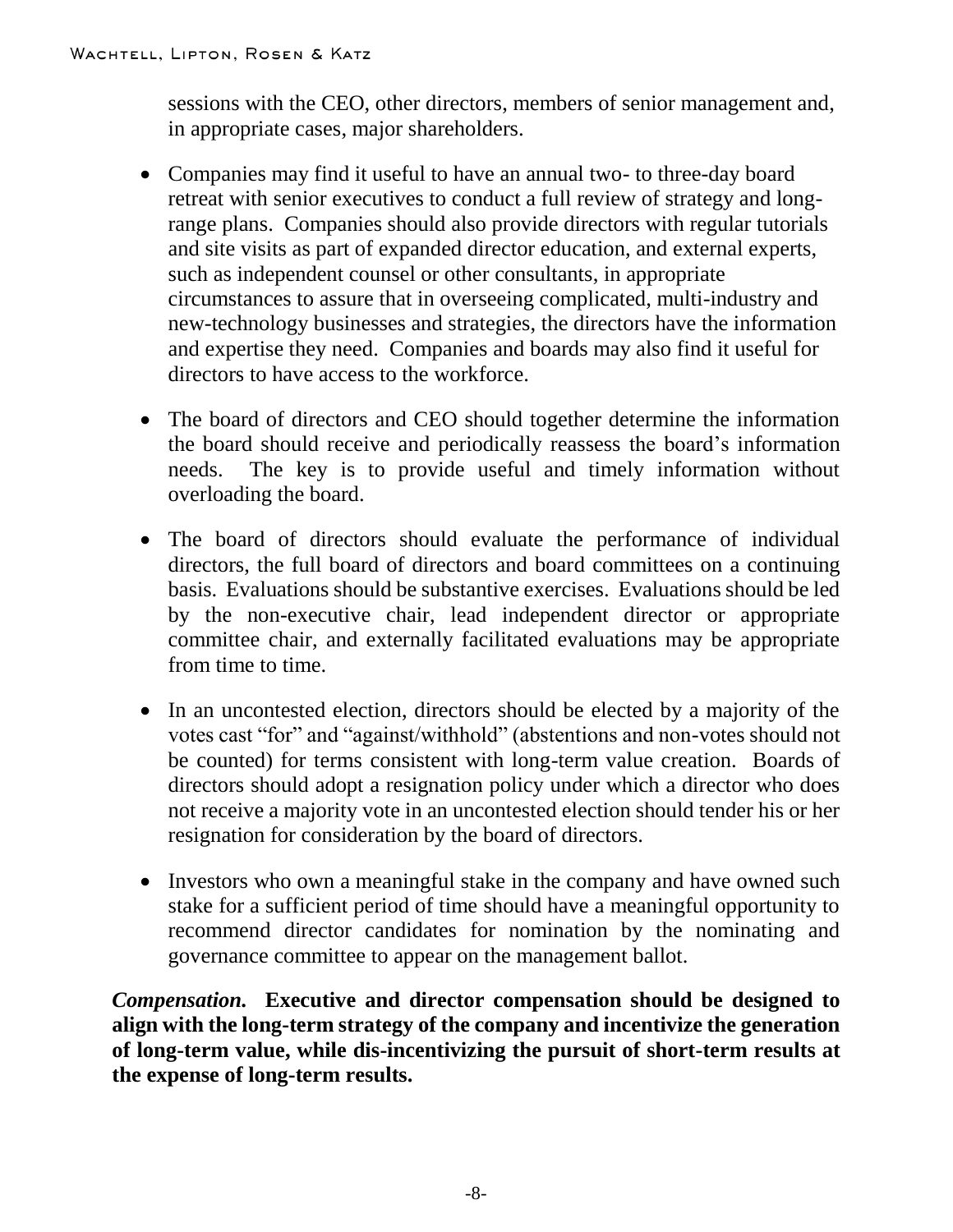- The board of directors should develop management compensation structures that are aligned with the long-term strategy and risk compliance policies of the company. The board of directors should carefully consider whether management compensation structures promote risk-taking that is not consistent with the company's overall risk appetite. A change in the company's long-term strategy or risk compliance policies should trigger a reevaluation of management compensation structures.
- Executive compensation should have a current component and a long-term component. A substantial portion should be in the form of stock or other equity, with a vesting schedule designed to ensure economic alignment with investors. In general, executives should be required to hold a meaningful amount of company stock during their tenure and beyond.
- The board of directors or its compensation committee should understand the costs of compensation packages and the maximum amount payable in different scenarios. In setting executive compensation, the compensation committee should take into account the position of the company relative to other companies, but use such comparison with caution, in view of the risk of an upward ratchet in compensation with no corresponding improvement in performance.
- In considering executive compensation, companies should be sensitive to the pay and employment conditions elsewhere in the company and take into account the pay ratios within the company. The board of directors should also consider the views of shareholders, including as expressed in "say-on-pay" votes, but should not abdicate its role in deciding what is best for the company.
- Companies should monitor, restrict or prohibit executives' ability to hedge the company's stock and oversee the adoption of policies to mitigate risks, such as compensation recoupment or clawbacks.
- Directors should receive compensation that fairly reflects the time commitment and exposure to public scrutiny and potential liability of public company board service, with appropriate benchmarking against peer companies. Independent directors should be equally compensated, although lead independent directors and committee chairs may receive additional compensation and committee fees.
- If directors receive additional compensation from the company not related to service as a director, such compensation should be disclosed and explained to the entire board and to shareholders.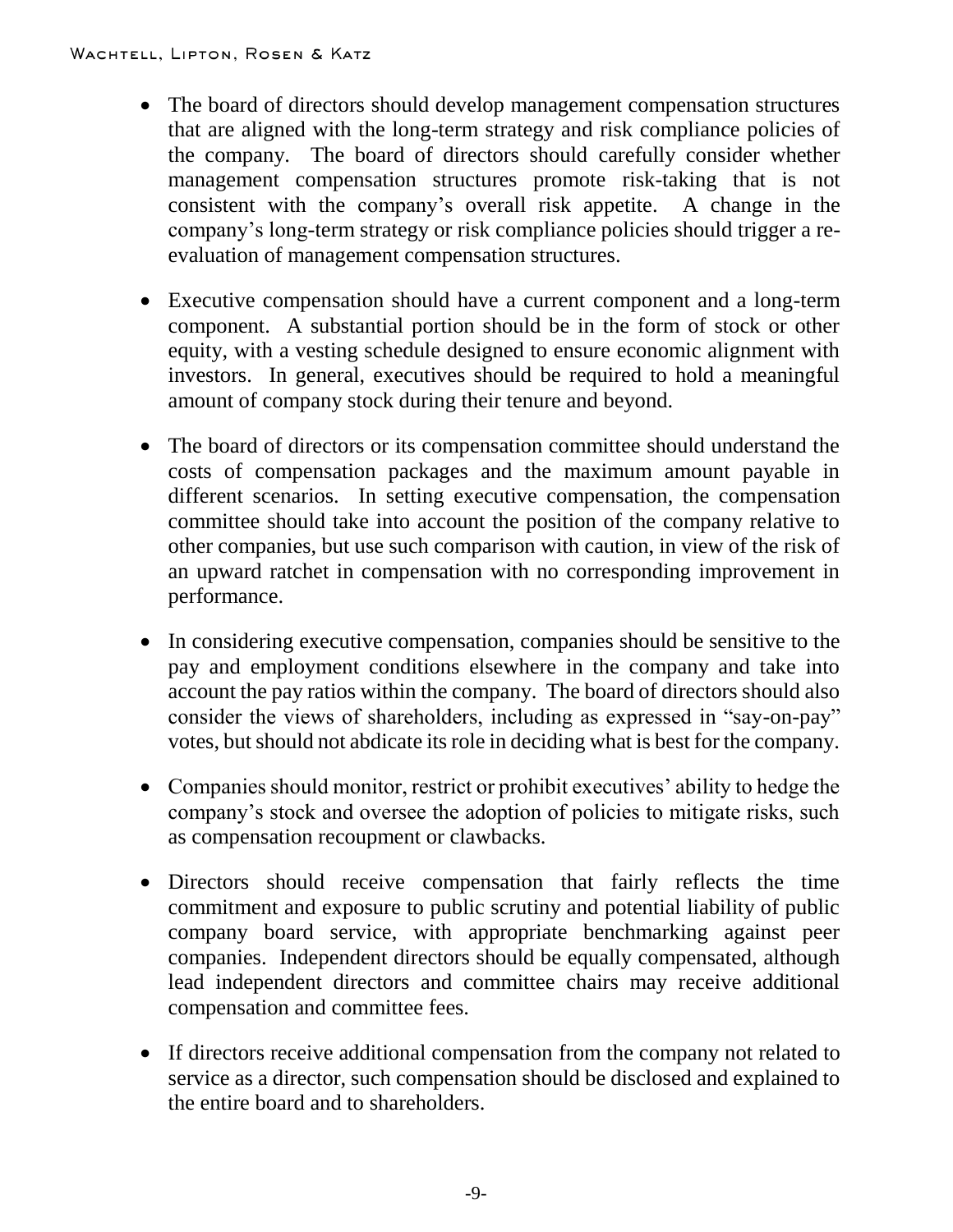*Corporate Citizenship.* **Consideration should be given to the company's purpose and its stakeholders—including shareholders as well as employees, customers, suppliers, creditors and the community in which the company does business in a manner that contributes to long-term sustainability and value creation.** 

- Companies should be good citizens of the communities in which they do business and produce value and solutions for stakeholders, with consideration of relevant sustainability and societal issues in operating their businesses. Good stakeholder relationships are good business and are good for business.
- Companies should identify and articulate their purposes—i.e., their objectives and contributions to societal and public interests. Profits are not the raison d'être of a company, but rather are a product of its pursuit of its corporate purposes.
- The board of directors and senior management should integrate relevant ESG matters into the company's strategic and operational planning, budgeting, resource allocation and compensation structures. The company should communicate its policies on these subjects to shareholders.
- Companies have an important perspective to contribute to public policy dialogue on issues related to the company's business or purpose. If a company engages in political activities, the board of directors should oversee such activities and consider whether to adopt a policy of disclosure of the activities.

# **Engagement**

*By the Company.* **The board of directors and senior management should engage with major shareholders on issues and concerns that affect the company's longterm value and be responsive to those issues and concerns.** 

- Companies should disclose their adoption of and adherence to *The New Paradigm*.
- The board of directors and senior management should establish communication channels with investors and be open to dialogue. Boards should be responsive to asset managers and investors and be proactive in order to understand their perspectives.
- Companies should clearly articulate for asset managers and investors the company's vision, purpose and strategy, including key drivers of performance, risk and evolution of the business model. The company should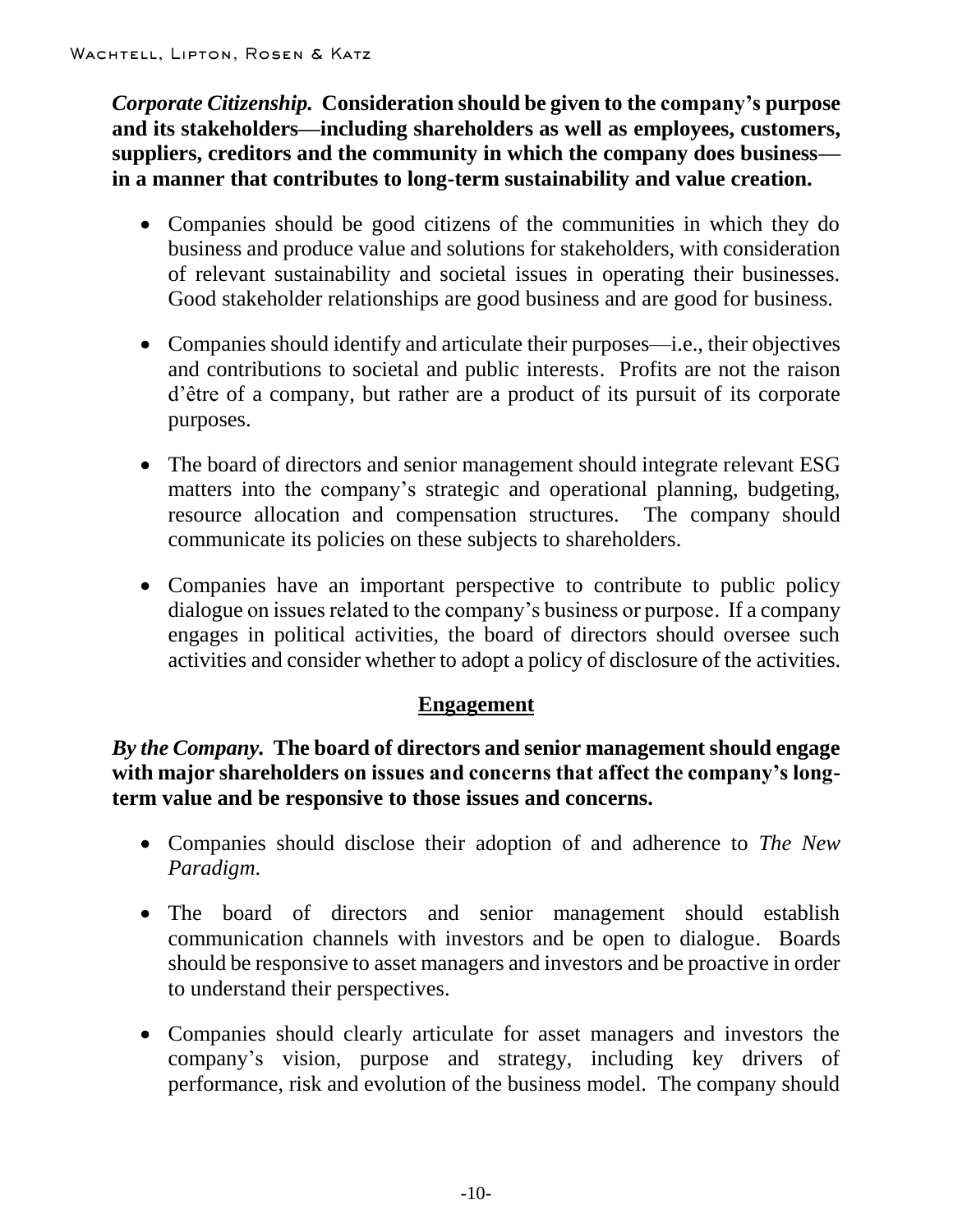explicitly describe how the board of directors in particular has actively reviewed long-term plans and that it is committed to doing so regularly.

- Companies should explain and make the financial case for long-term investments, including capital projects, investments in equipment and technology, employee education, workforce training, out-of-the-ordinary increases in wages and benefits, research and development, innovation and other significant initiatives.
- Companies should make adequate disclosures on a variety of topics, including: how compensation practices encourage long-term growth; the director recruitment and refreshment process; succession planning; consideration of relevant sustainability, citizenship and ESG matters; climate risks; political risks; corporate governance and board practices; anti-takeover measures; material mergers and acquisitions; and major capital commitments and capital allocation priorities. Companies should explain the bases for their recommendations on the matters that are submitted to a shareholder vote.
- Companies should disclose their approach to human capital management, including employee development, diversity and a commitment to equal employment and advancement opportunity, health and safety, labor relations and supply chain labor standards.

## *By Shareholders.* **Asset managers and investors should be proactive in engaging in dialogue with a company as part of a long-term relationship and should communicate their preferences and expectations.**

- Asset managers and investors should disclose their adoption of and adherence to *The New Paradigm*.
- Asset managers and investors should actively listen to companies, participate in meetings or other bilateral communications and communicate their preferences, expectations and policies with respect to engaging with and evaluating companies.
- Asset managers and investors should accept their responsibility to understand the purpose and strategy of companies in which they invest, and to eschew ideological positions not tailored to each company's position and needs.
- Asset managers and investors should clearly state their expectations for a company and provide candid and constructive feedback.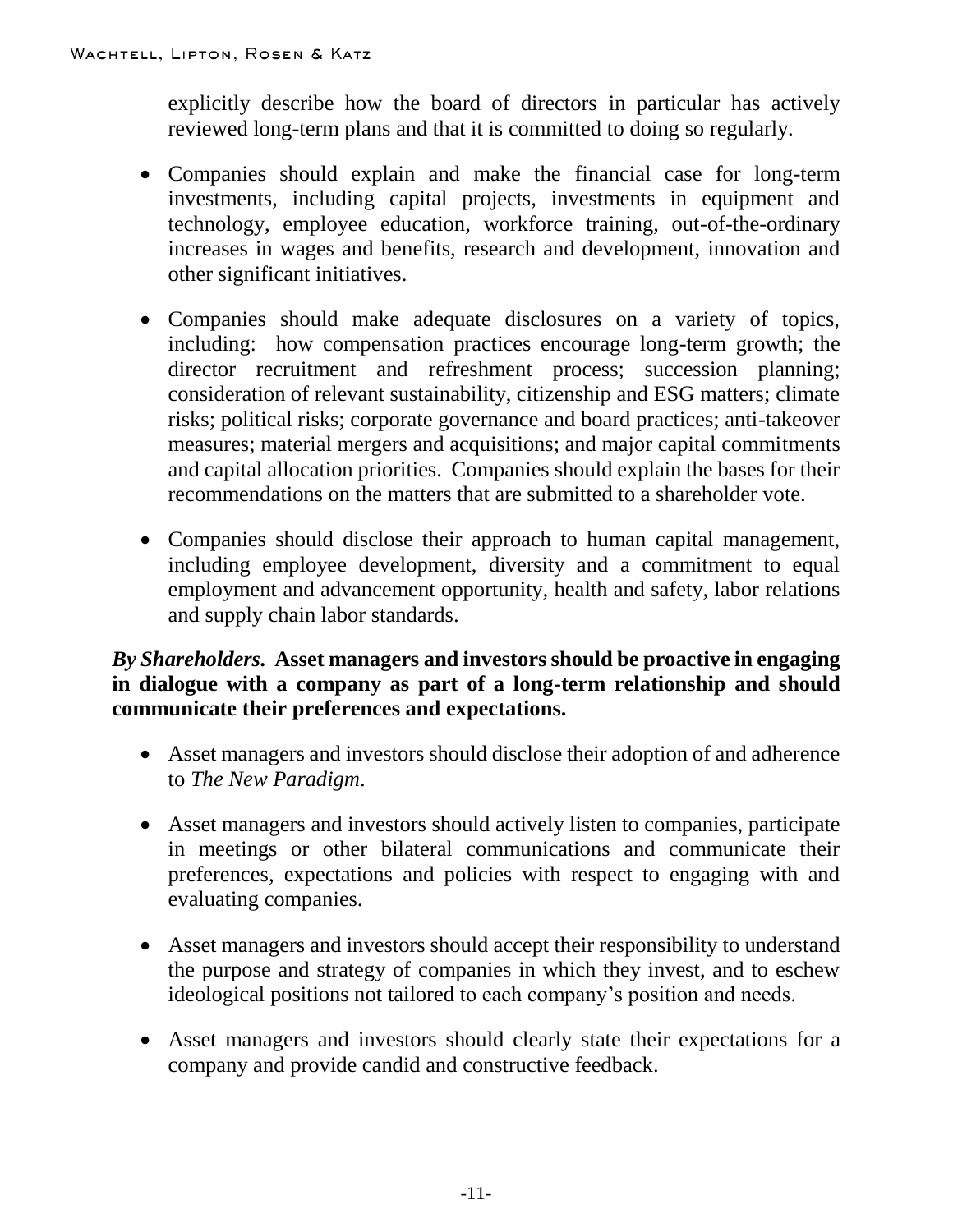- Asset managers and investors should address and attempt to resolve differences with a company promptly by first engaging privately in a constructive and pragmatic manner that is intended to build trust and a common understanding, and should give due consideration to the company's rationale.
- Asset managers and investors should acknowledge their role in supporting the long-term interest of the company and its stakeholders as a whole, provide companies with candid and direct feedback and give companies prompt notice of any concerns. To the extent that an asset manager's or investor's expectations for any given company evolve over time, the asset manager or investor should proactively communicate those changes to the company.
- Asset managers and investors should invite companies to privately engage and should work collaboratively with boards of directors and management teams to correct subpar strategies and operations, but this does not mean that the asset manager or investor needs to abandon its support for companies in resisting the short-termism advocated by activists. Asset managers and investors should make clear that activists do not speak for them. Asset managers and investors should provide an opportunity for a company to engage privately on an issue or concern before publicly disclosing a negative opinion about the company.
- Asset managers and investors should disclose to the companies in which they invest their preferred procedures and contacts for engagement and establish (and disclose) clear guidelines regarding what further actions they may take in the event they are dissatisfied with the outcome of their engagement efforts. Those procedures and policies may differ on a company-by-company basis depending on the relative stakes involved and the shareholders' views about the value of differing levels of engagement with particular companies.

# *Shareholder Proposals and Votes.* **Boards of directors should consider shareholder proposals and key shareholder concerns, but asset managers and investors should seek to engage privately before submitting a shareholder proposal.**

 Boards of directors should respond to shareholder proposals that receive significant support by implementing the proposed change if the board of directors believes it will improve governance, or by engaging with shareholders and providing an explanation as to why the change is not in the best long-term interest of the company if the board of directors believes it will not be constructive.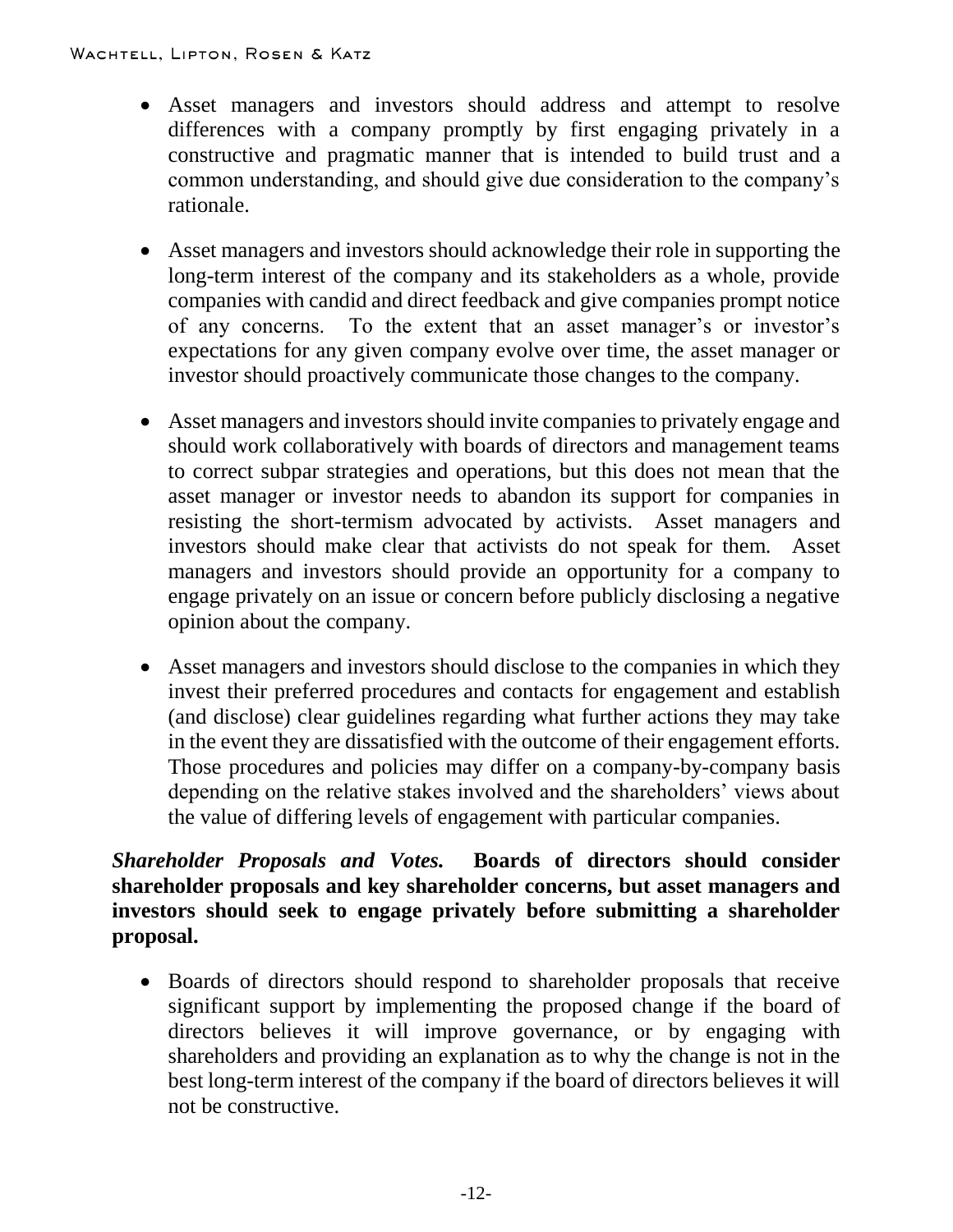- Investors should raise critical issues to companies as early as possible in a constructive and proactive way, and seek to engage in a dialogue before submitting a shareholder proposal. Public battles and proxy contests have real costs and should be viewed as a last resort where constructive engagement has failed.
- Long-term asset managers and investors should recommend potential director candidates if they know the individuals well and believe they would be additive to the board.
- Shareholders have the right to elect representatives and receive information material to investment and voting decisions. Indeed, it is an essential element of correcting shareholder-corporate relationships that key shareholders be informed on a company-specific basis and accept the responsibility that comes with their role in *The New Paradigm*. It is reasonable for shareholders to oppose re-election of directors who have persistently failed to respond to their feedback after efforts to engage constructively.
- Boards of directors should communicate drivers of management incentive awards and demonstrate the link to long-term strategy and sustainable economic value creation. If the company clearly explains its rationale regarding compensation plans, asset managers and investors should give the company latitude in connection with individual compensation decisions. As noted, the board of directors should take into account "say-on-pay" votes.

# *Interaction and Access.* **Companies, asset managers, shareholders and other key stakeholders should provide each other with the access necessary to cultivate engagement and long-term relationships.**

- Engagement through disclosure is often the most practical means of engagement, though in other cases, in-person meetings or interactive communications may be more effective. Opportunities to engage with shareholders include periodic letters—both from management to articulate management's vision and plans for the future, and from the board of directors to convey board-level priorities and involvement—as well as investor days, proxy statements, annual reports, other filings and the company's online presence.
- Independent directors should be available to engage in dialogue with major investors and asset managers in appropriate circumstances.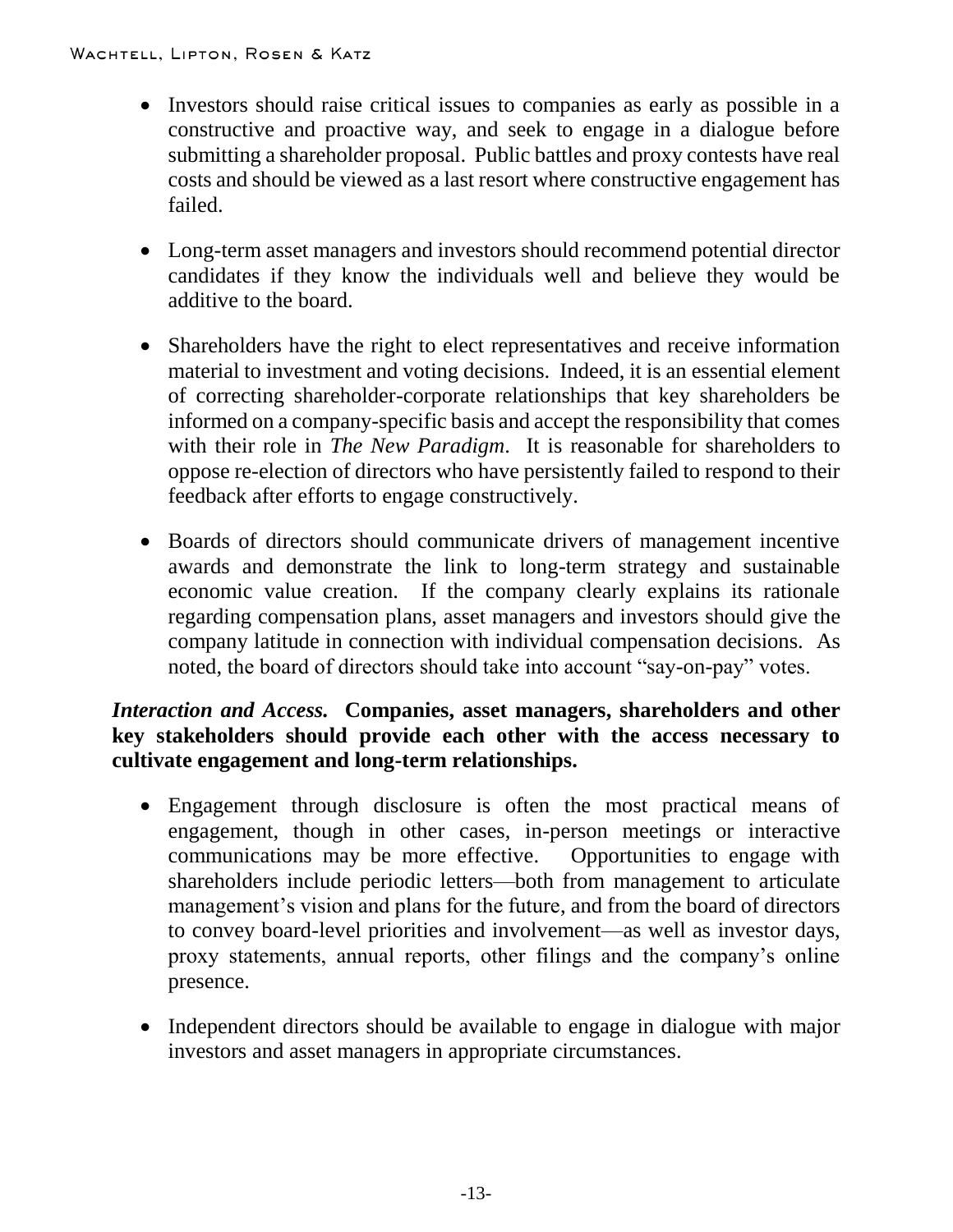- The ultimate decision-makers of the company's key stakeholders—including investors and asset managers with significant holdings and unions, labor or other employee groups—should have access to the company, its management and, in some cases, members of its board of directors, and likewise the company should have access to stakeholders' ultimate decision-makers.
- Boards of directors and senior management should cultivate relationships with the government, the community and other stakeholders.
- Companies, asset managers and investors should cooperate to develop metrics to measure the value of ESG and sustainable investments, such as those advanced by the Embankment Project of the Coalition for Inclusive Capitalism.

# **Stewardship**

*Beneficial Owners.* **Asset managers are accountable to their investors—the beneficial owners whose money they invest—and they should use their power as shareholders to foster sustainable, long-term value creation for their investors and for the companies in which they invest.** 

- Asset managers and investors should provide steadfast support for the pursuit of reasonable strategies for long-term growth and speak out against conflicting short-term demands. An asset manager's support should be expressed through constructive engagement, public expressions of support and voting in favor of management proposals. The support of institutional investors, and the vocal endorsement from respected and influential asset managers to act as a "champion" for a company, can be decisive in curbing short-termist pressure.
- Asset managers and investors who have policies supporting ESG and sustainable long-term investment strategies should not invest in activist hedge funds whose tactics promote short-termism.
- Asset managers should establish a firm-wide culture of long-term thinking and patient capital that persists through cycles of short-term turbulence, including through the design of employee compensation to discourage the sacrifice of long-term value for short-term gains.
- Asset managers should adopt, disclose and follow guidelines and practices that help them oversee the corporate governance practices of a company. Disclosure should include the asset managers' long-term investment policies, evaluation metrics, governance procedures, views on quarterly reports and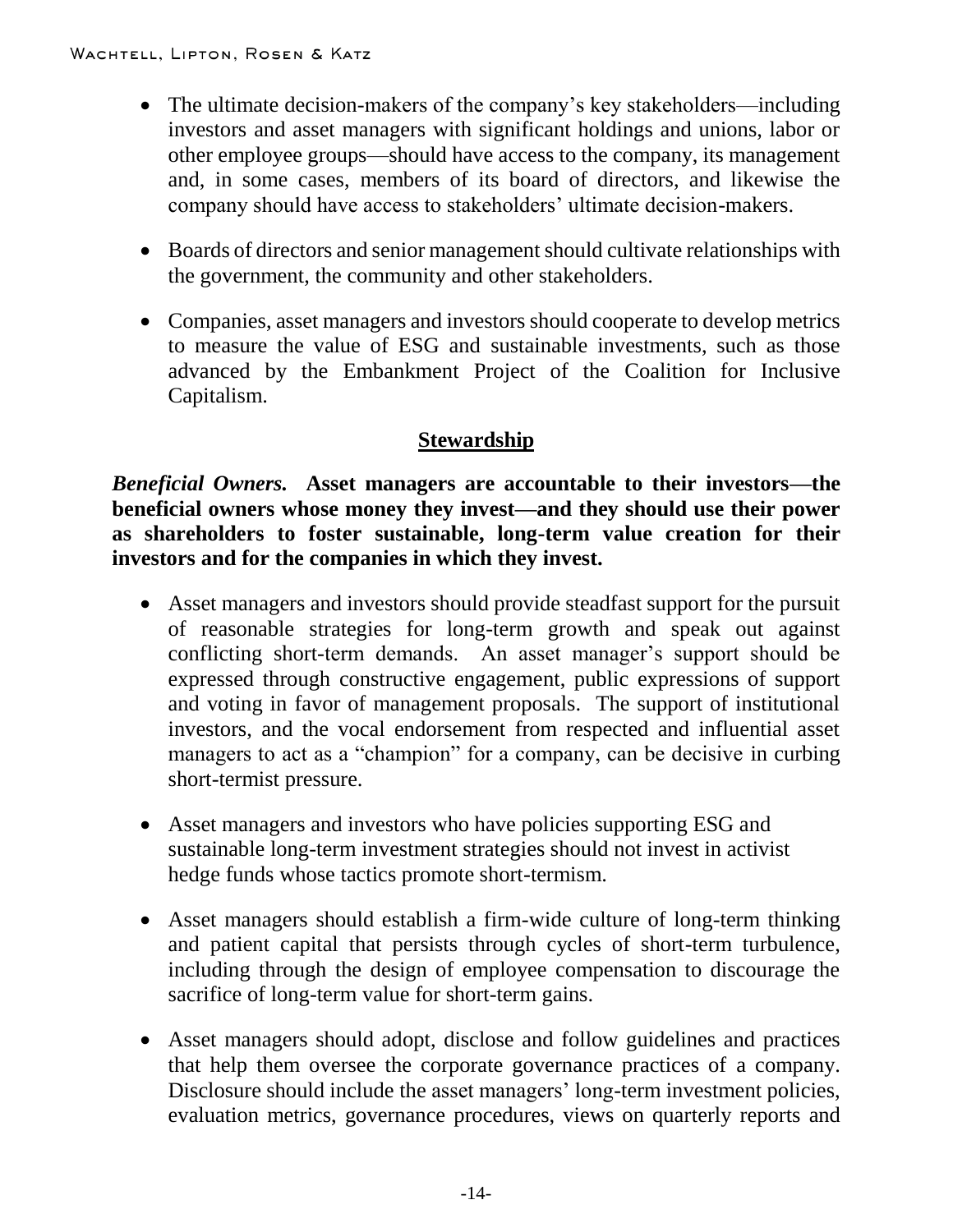earnings guidance, and guidelines for relations with or policies towards shortterm activists. Asset managers should also disclose whether they use consultants to evaluate strategy, performance and transactions and how a company can engage with those consultants. Asset managers and institutional investors should disclose their acceptance of and adherence to *The New Paradigm*.

 Asset managers should evaluate the performance of boards of directors, including director knowledge of governance and other key investor concerns, as well as the board of directors' focus on and understanding of the company's long-term strategic plan. That evaluation may be shared with the board of directors through the lead independent director or independent chair, with candid feedback expected in return.

# *Voting.* **Asset managers should actively vote on an informed basis consistent with the long-term interests of their investors, which aligns with the long-term success of the companies in which they invest.**

- Asset managers should devote sufficient time and resources to the evaluation of matters for shareholder voting in the context of long-term value creation. Asset managers should consider increasing their in-house staffing and capabilities to the extent appropriate in order to dedicate sufficient time and attention to understanding a company's business plan and long-term strategy, getting to know its management and engaging effectively with the companies in which they invest.
- Asset managers and investors should not abdicate decision-making to proxy advisory firms; rather, asset manager votes should be based on the independent application of internal policies and guidelines, and the assessment of individual companies and their boards and management. Asset managers may rely on a variety of information sources to support their evaluation. Third-party analyses and recommendations, including those of proxy advisory firms, should assist but not be a substitute for individualized decision-making that considers the facts and circumstances of each company.
- Asset managers should disclose their proxy voting and engagement guidelines and report periodically on stewardship and voting activities.
- Asset managers and investors who have announced their adoption of and adherence to *The New Paradigm* or who have policies supporting ESG and sustainable long-term investment strategies should explain any vote in favor of a proposal by an activist hedge fund that is opposed by the company.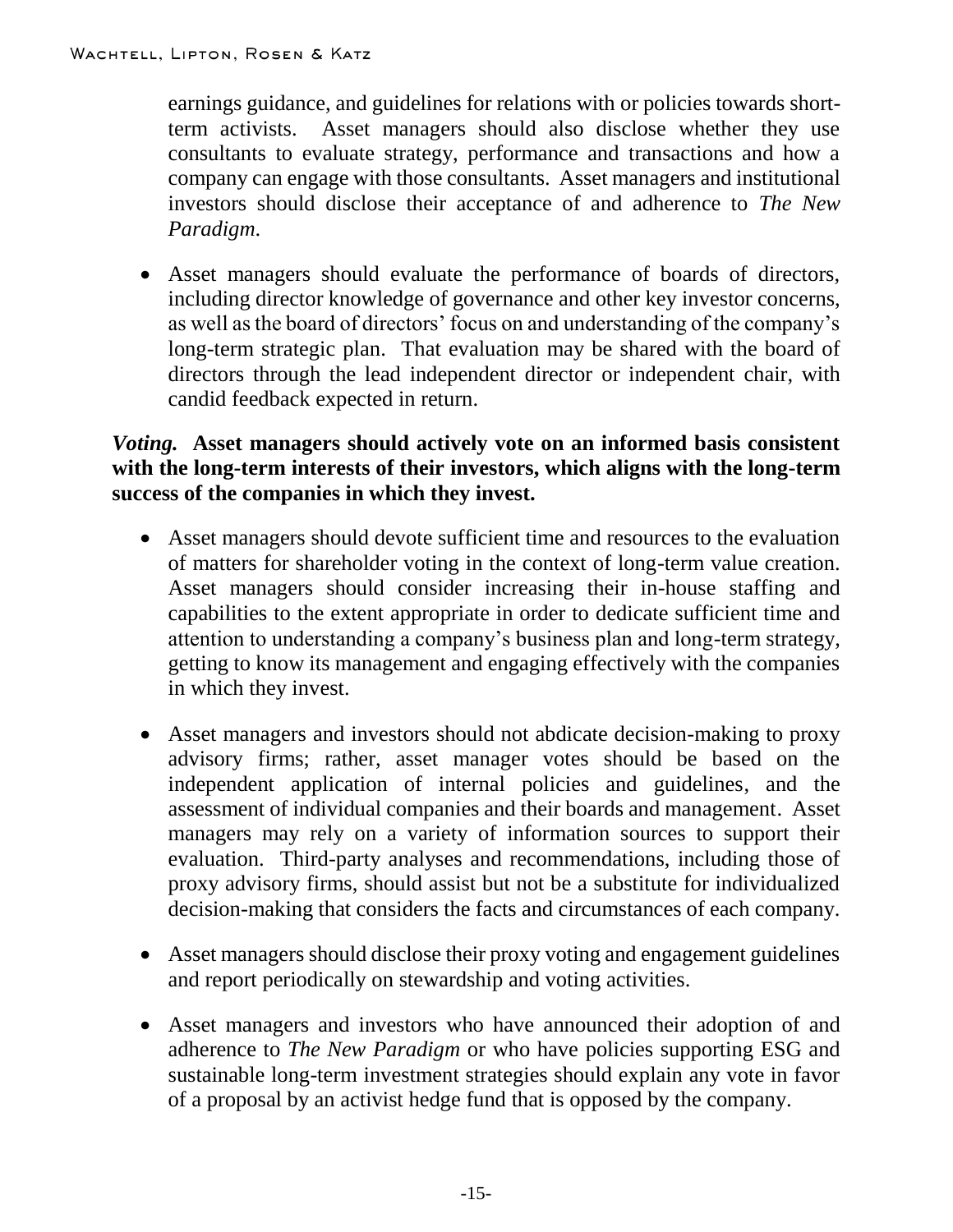Asset managers should have clear procedures that help identify and manage potential conflicts of interest in their proxy voting and engagement and disclose such procedures.

*Investor Citizenship.* **Asset managers and investors should consider valuerelevant sustainability, citizenship and ESG factors when developing investment strategies.**

- Asset managers and investors should consider the ways in which ESG factors are relevant to sustainable growth, and integrate such factors into their investment analysis and investment decisions.
- Asset managers should disclose their positions on social and societal purpose and on other ESG matters.

## **Conclusion**

As we began, we conclude with our recommendation that *The New* 

*Paradigm* should be embraced and implemented by companies, asset managers and

investors. To this end, we endorse Professor Mayer's view of corporate purpose:

The importance of corporate purpose derives from the fact that it is the basis on which relations of trust are created in business. When corporations commit to a purpose, they commit to the various parties that are involved in the delivery of it and, in return, the parties to the firm commit to the attainment of the corporate purpose. This creates reciprocal benefits for the firm, its stakeholders and society at large. It promotes more loyal customers, more engaged employees, more reliable suppliers, more supportive communities and more participative investors. In other words it raises revenue and lowers costs, thereby benefitting firms as well as their associated parties.

> Martin Lipton Steven A. Rosenblum Karessa L. Cain Sabastian V. Niles Amanda S. Blackett Kathleen C. Iannone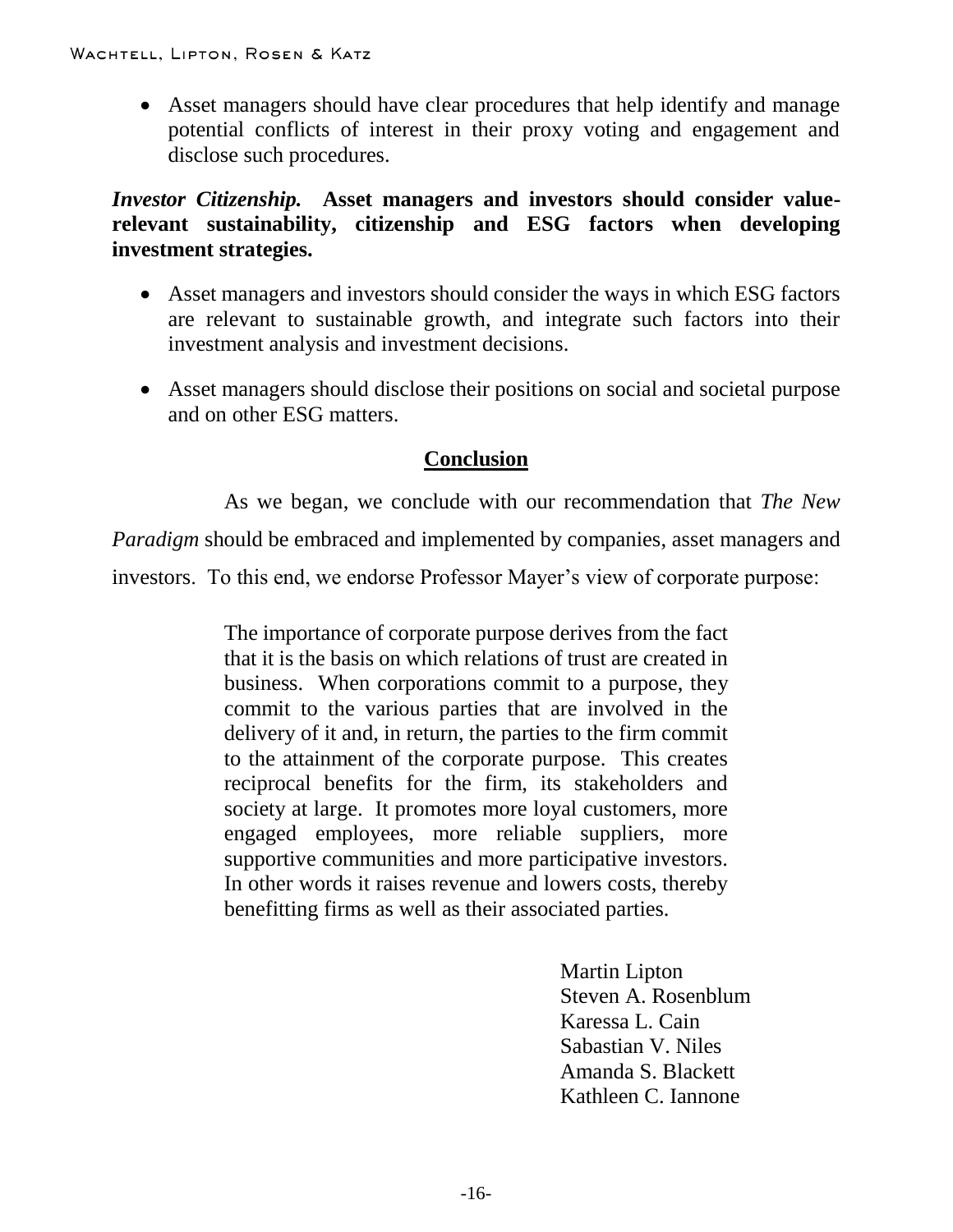## **Key Sources**

- [Accountable Capitalism Act, August 15, 2018](https://www.warren.senate.gov/imo/media/doc/Accountable%20Capitalism%20Act.pdf)
- Activism: The State of Play, by Martin Lipton and Zachary S. [Podolsky, October 9, 2018](http://www.wlrk.com/webdocs/wlrknew/WLRKMemos/WLRK/WLRK.26221.18.pdf)
- A Synthesized [Paradigm for Corporate Governance, Investor](http://www.wlrk.com/webdocs/wlrknew/WLRKMemos/WLRK/WLRK.25546.17.pdf)  [Stewardship, and Engagement, by Martin Lipton, Steven A.](http://www.wlrk.com/webdocs/wlrknew/WLRKMemos/WLRK/WLRK.25546.17.pdf)  [Rosenblum, Karessa L. Cain, Sabastian V. Niles, Sara J. Lewis](http://www.wlrk.com/webdocs/wlrknew/WLRKMemos/WLRK/WLRK.25546.17.pdf)  [and Anna Shifflet, April 4, 2017](http://www.wlrk.com/webdocs/wlrknew/WLRKMemos/WLRK/WLRK.25546.17.pdf)
- [Coalition for Inclusive Capitalism](https://www.inc-cap.com/)
- [Embankment Project of the Coalition for Inclusive Capitalism](https://www.epic-value.com/)
- [Engagement-Succeeding in the New Paradigm for Corporate](http://www.wlrk.com/webdocs/wlrknew/WLRKMemos/WLRK/WLRK.25867.18.pdf)  [Governance, by Martin Lipton, Steven A. Rosenblum, Karessa](http://www.wlrk.com/webdocs/wlrknew/WLRKMemos/WLRK/WLRK.25867.18.pdf)  [L. Cain and Sabastian V. Niles, January 2018](http://www.wlrk.com/webdocs/wlrknew/WLRKMemos/WLRK/WLRK.25867.18.pdf)
- [Engagement: The Missing Middle Approach in the Bebchuk-](https://www.blackrock.com/corporate/literature/publication/mallow-sethi-engagement-missing-middle-approach-may-2016.pdf)[Strine Debate, Matthew J. Mallow and Jasmin Sethi, New York](https://www.blackrock.com/corporate/literature/publication/mallow-sethi-engagement-missing-middle-approach-may-2016.pdf)  [University Journal of Law & Business, Vol. 12 No. 2, 385](https://www.blackrock.com/corporate/literature/publication/mallow-sethi-engagement-missing-middle-approach-may-2016.pdf)  [\(Spring 2016\)](https://www.blackrock.com/corporate/literature/publication/mallow-sethi-engagement-missing-middle-approach-may-2016.pdf)
- [Focusing Capital on the Long Term Global](https://www.fcltglobal.org/)
- [Investor Stewardship Group](https://isgframework.org/)
- [Larry Fink's Annual Letter to CEOs: A Sense of Purpose 2018](https://www.blackrock.com/corporate/investor-relations/larry-fink-ceo-letter)
- Prosperity: Better Business Makes the Greater Good, Colin Mayer, Oxford University Press 2018
- Reforming Business for the 21st Century: A Framework for the [Future of the Corporation, The British Academy, November](https://www.thebritishacademy.ac.uk/sites/default/files/Reforming-Business-for-21st-Century-British-Academy.pdf)  [2018](https://www.thebritishacademy.ac.uk/sites/default/files/Reforming-Business-for-21st-Century-British-Academy.pdf)
- Social Capital, Corporate Purpose and the Revival of American [Capitalism, by Steven Pearlstein, Center for Effective Public](https://www.brookings.edu/wp-content/uploads/2016/06/BrookingsPearlsteinv5_Revised-Feb-2014.pdf)  [Management at Brooking, January 2014](https://www.brookings.edu/wp-content/uploads/2016/06/BrookingsPearlsteinv5_Revised-Feb-2014.pdf)